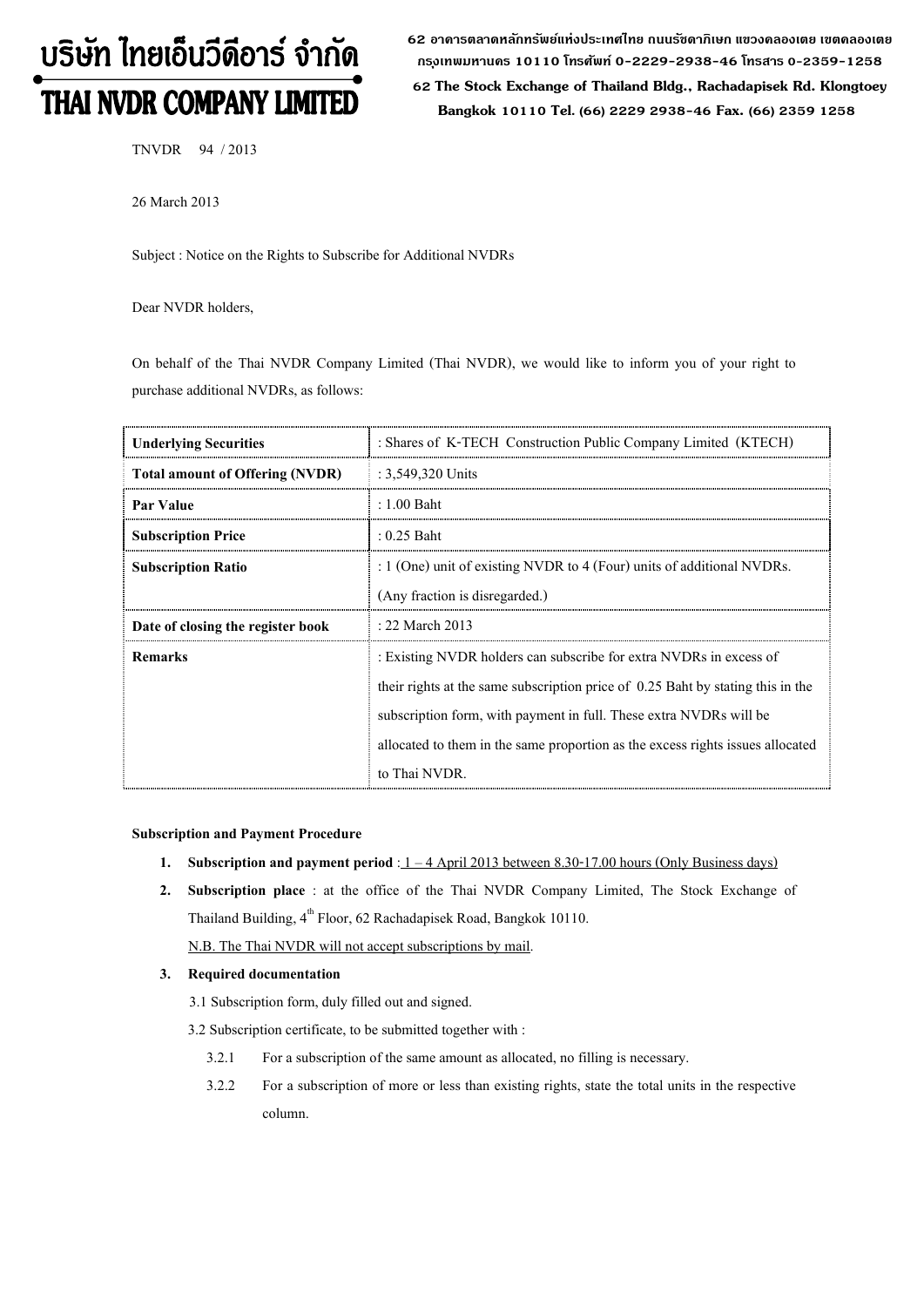#### **4. Payment**

**Subscription for full entitlement or less than or excess the entitlement**, please make payment by one check or one cashier check which is collectable through clearing house in Bangkok. The check or cashier check shall be dated from 1 to 4 April 2013. Indicate the subscription date and make it payable to

### *"K-TECH PLC for Increase in Shares Subscription."*

- **5.** If NVDR holders fail to exercise their rights or make a payment within the allotted time schedule, or the check or cashier check is not honored, it shall be deemed that such NVDR holders do not wish to exercise their subscription rights. Thai NVDR shall thus regard the subscription as being void.
- **6.** Refund for unallotted NVDRs.

If the excess rights NVDRs were not allotted in full because the number of NVDRs subscribed for were more than the number or remaining units of NVDRs, the Thai NVDR will make a refund (without interest) to the NVDR holders by check for the unallotted NVDRs and send it by registered mail to the address that appears on the Share Register Book on the date of closing the book, within 7 business days after the Thai NVDR has received the refund from the underlying company.

Should you need any further information, please do not hesitate to contact Thai NVDR Company Limited at 02-229-2800 Ext. 2938-46.

Sincerely yours, Thai NVDR Company Limited

Proham Clorchayn

(Pichaya Chomchaiya) Head Depository Department The Stock Exchange of Thailand

Enclosure : 1. Subscription Form for NVDR Right Issues 2. Subscription Certificate